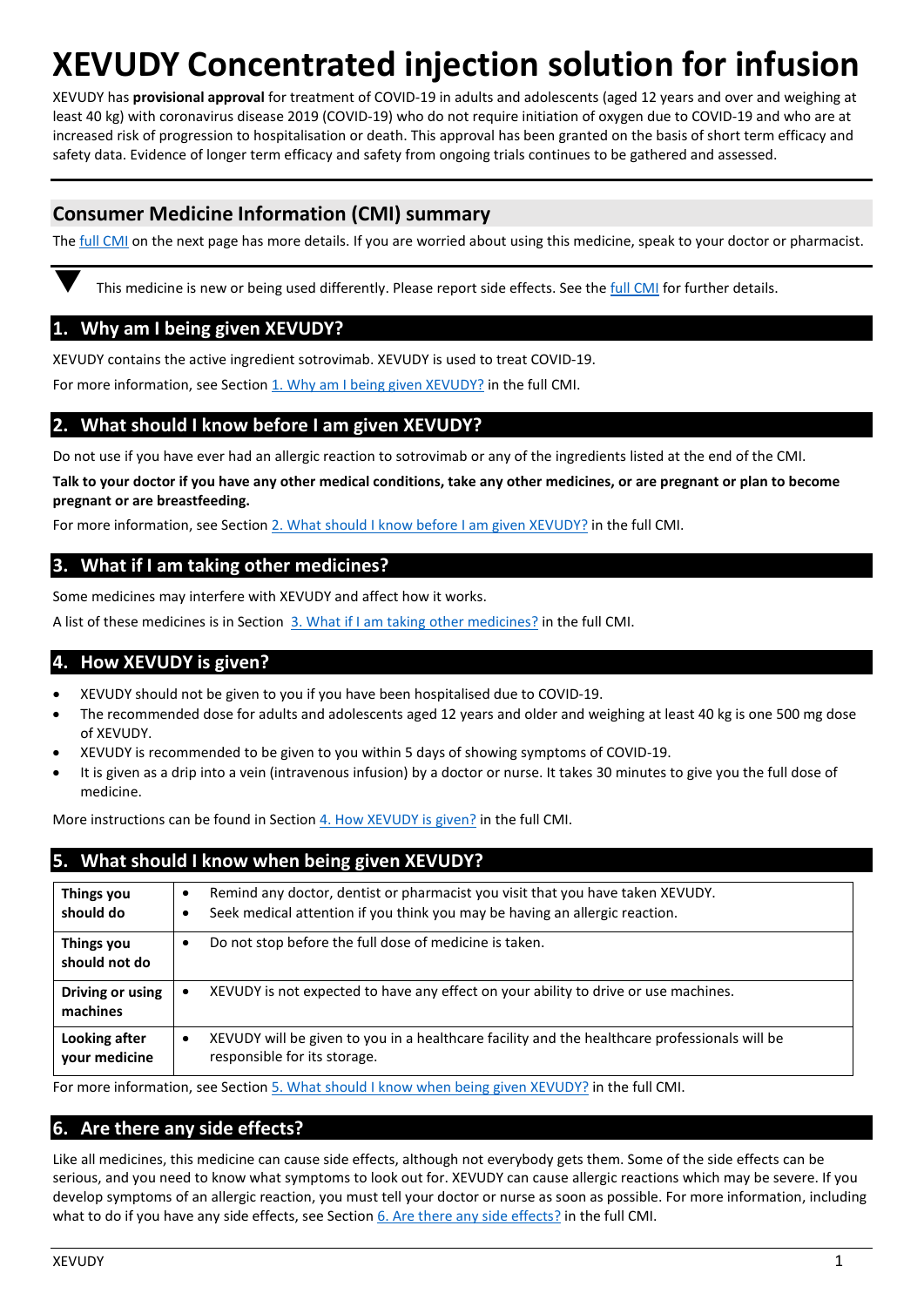

 This medicine is subject to additional monitoring. This will allow quick identification of new safety information. You can help by reporting any side effects you may get. You can report side effects to your doctor, or directly at [www.tga.gov.au/reporting-problems.](http://www.tga.gov.au/reporting-problems)

# <span id="page-1-0"></span>**XEVUDY Concentrated injection solution for infusion**

## **Active ingredient:** *sotrovimab*

XEVUDY has **provisional approval** for treatment of COVID-19 in adults and adolescents (aged 12 years and over and weighing at least 40 kg) with coronavirus disease 2019 (COVID-19) who do not require initiation of oxygen due to COVID-19 and who are at increased risk of progression to hospitalisation or death.

This approval has been granted on the basis of short term efficacy and safety data. Evidence of longer term efficacy and safety from ongoing trials continues to be gathered and assessed.

# **Consumer Medicine Information (CMI)**

This leaflet provides important information about using XEVUDY. **You should also speak to your doctor or pharmacist if you would like further information or if you have any concerns or questions about using XEVUDY.**

#### **Where to find information in this leaflet:**

- 1. [Why am I being given](#page-1-4) XEVUDY?
- 2. [What should I know before I](#page-1-1) am given XEVUDY?
- 3. [What if I am taking other medicines?](#page-1-2)
- 4. [How XEVUDY](#page-1-3) is given?
- 5. [What should I know when being given](#page-2-0) XEVUDY?
- 6. [Are there any side effects?](#page-2-1)
- 7. [Product details](#page-2-2)

# <span id="page-1-4"></span>**1. Why am I being given XEVUDY?**

**XEVUDY contains the active ingredient sotrovimab,** a monoclonal antibody which is a type of protein designed to recognise a specific target on the SARS-CoV-2 virus, the virus that causes COVID-19 **.**

## **XEVUDY is used to treat COVID-19.**

XEVUDY stops the virus from attaching to cells and this blocks the virus from multiplying in the body. This can help your body to overcome the infection and prevent you from getting seriously ill.

# <span id="page-1-1"></span>**2. What should I know before I am given XEVUDY?**

#### **Warnings**

## **Do not take XEVUDY if:**

- you are allergic to sotrovimab, or any of the ingredients listed at the end of this leaflet.
- Always check the ingredients to make sure you can use this medicine.

## **Check with your doctor if you:**

- have any other medical conditions
- take any medicines for any other condition

• have allergies to any other medicines, foods, preservatives or dyes. XEVUDY can cause allergic reactions.

During treatment, you may be at risk of developing certain side effects. It is important you understand these risks and how to monitor for them. See additional information under Section [6. Are there any side effects?](#page-2-1)

## **Pregnancy and breastfeeding**

Check with your doctor if you are pregnant or think you could be pregnant or intend to become pregnant and discuss if you should receive XEVUDY. Your doctor will consider the benefit to you and the risk to your baby of receiving XEVUDY while you're pregnant.

Talk to your doctor if you are breastfeeding or intend to breastfeed. There is insufficient data on whether the ingredients of XEVUDY can pass into breast milk. If you are breast-feeding, you must check with your doctor before you receive XEVUDY.

## **Children**

XEVUDY is not intended to be given to children younger than 12 years old or weighing less than 40 kg.

# <span id="page-1-2"></span>**3. What if I am taking other medicines?**

Tell your doctor or pharmacist if you are taking any other medicines, including any medicines, vitamins or supplements that you buy without a prescription from your pharmacy, supermarket or health food shop.

**Check with your doctor or pharmacist if you are not sure about what medicines, vitamins or supplements you are taking and if these affect XEVUDY.**

# <span id="page-1-3"></span>**4. How XEVUDY is given?**

XEVUDY should not be given to you if you have been hospitalised due to COVID-19.

#### **How much is given**

**The recommended dose** for adults and adolescents aged 12 years and older and weighing at least 40 kg is one 500 mg dose of XEVUDY.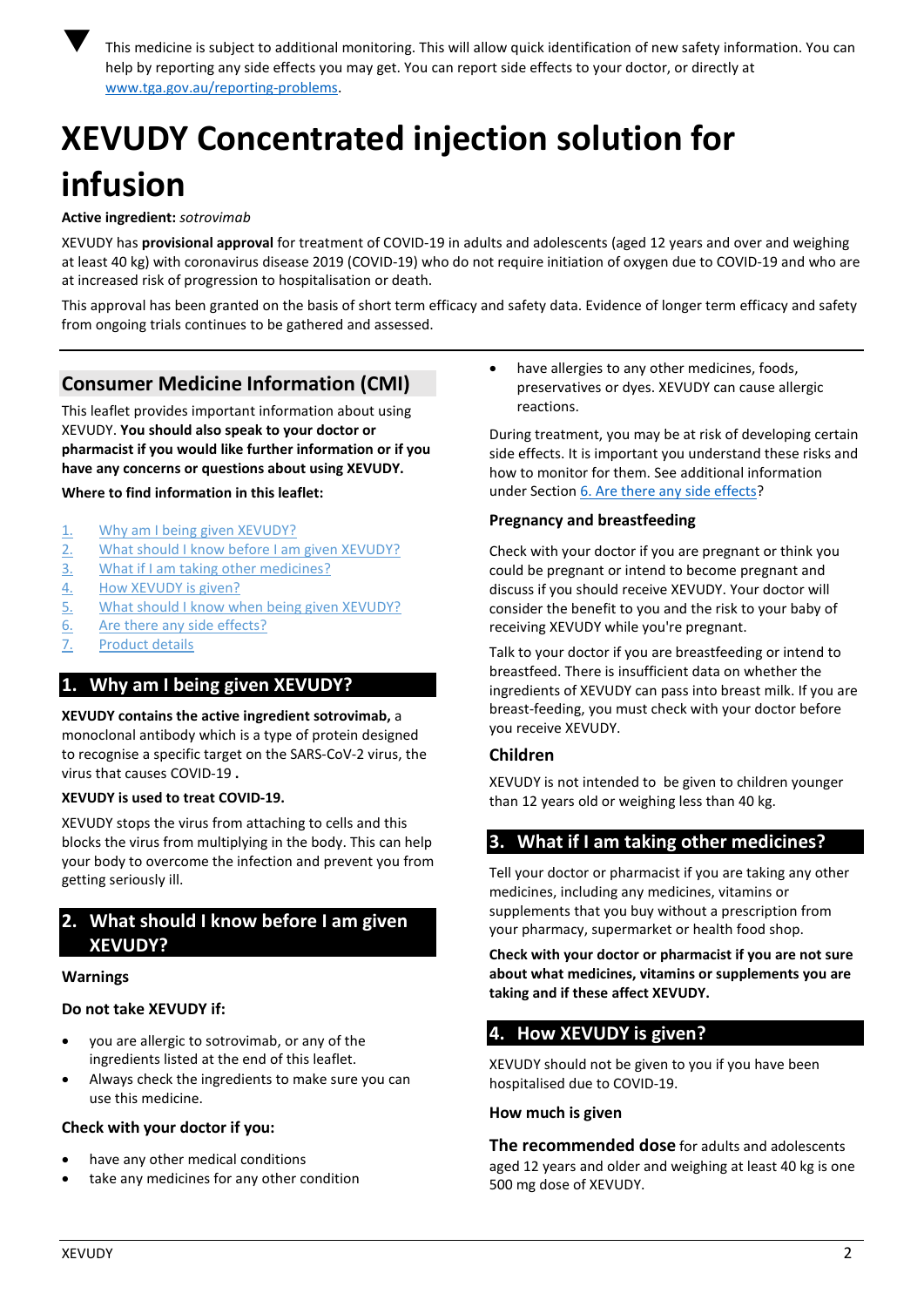## **When XEVUDY is given**

- XEVUDY is recommended to be given to you within 5 days of showing symptoms of COVID-19.
- XEVUDY will be given to you in a healthcare facility under the supervision of a healthcare professional.
- It will be given to you as a drip into a vein (intravenous infusion).
- It takes 30 minutes to give you the full dose of medicine.
- After the infusion, your doctor or nurse will observe you for 1 hour to monitor for signs of an allergic reaction.

# <span id="page-2-0"></span>**5. What should I know when being given XEVUDY?**

# **Things you should do**

- Remind any doctor, dentist or pharmacist you visit that have taken XEVUDY.
- Tell your doctor or nurse if you are taking, have recently taken or might take any other medicines before you receive XEVUDY.
- Tell your doctor if you are pregnant, think you may be pregnant or are planning to have a baby.

# **Call your doctor straight away if you:**

- Think you may be having an allergic reaction
- Notice any symptoms listed in Section 6. Are there any [side effects?](#page-2-1)

# **Things you should not do**

• Do not stop your medicine before the full dose has been taken.

# **Driving or using machines**

XEVUDY is not expected to have any effect on your ability to drive or use machines.

# **Looking after your medicine**

XEVUDY will be given to you in a healthcare facility and the healthcare professionals caring for you will be responsible for storing this medicine.

XEVUDY should be stored in a refrigerator between 2°C to 8°C, in the original carton to protect from light.

- Do not freeze
- Do not use after the expiry date

# **Keep it where young children cannot reach it.**

# **Getting rid of any unwanted medicine**

Unused medicine or waste material will be discarded by your healthcare professional.

# <span id="page-2-1"></span>**6. Are there any side effects?**

All medicines can have side effects. If you do experience any side effects, most of them are minor and temporary. However, some side effects may need medical attention. See the information below and, if you need to, ask your doctor or pharmacist if you have any further questions about side effects.

## **Serious side effects**

| Serious side effects                                                                                                                                                                                                                                                                                                                                                                       | What to do                                                                                                                                                                                                                                                                                           |
|--------------------------------------------------------------------------------------------------------------------------------------------------------------------------------------------------------------------------------------------------------------------------------------------------------------------------------------------------------------------------------------------|------------------------------------------------------------------------------------------------------------------------------------------------------------------------------------------------------------------------------------------------------------------------------------------------------|
| <b>Allergic reactions</b><br>These reactions may be severe (for<br>example anaphylaxis) with the<br>following symptoms:<br>skin rash (hives) or redness<br>swelling, sometimes of the face<br>or mouth (angioedema)<br>becoming very wheezy,<br>coughing or having difficulty in<br>breathing<br>suddenly feeling weak or light-<br>headed (may lead to loss of<br>consciousness or falls) | Call your doctor<br>straight away,<br>or go straight<br>to the<br><b>Emergency</b><br>Department at<br>your nearest<br>hospital if you<br>notice any of<br>these serious<br>side effects.<br>These side<br>effects can have<br>a delayed onset<br>after you leave<br>the infusion site<br>or clinic. |

## **Tell your doctor or pharmacist if you notice anything else that may be making you feel unwell.**

Other side effects not listed here may occur in some people.

## **Reporting side effects**

After you have received medical advice for any side effects you experience, you can report side effects to the Therapeutic Goods Administration online at

[www.tga.gov.au/reporting-problems.](http://www.tga.gov.au/reporting-problems) By reporting side effects, you can help provide more information on the safety of this medicine.

**Always make sure you speak to your doctor or pharmacist before you decide to stop taking any of your medicines.**

# <span id="page-2-2"></span>**7. Product details**

This medicine is only available with a doctor's prescription.

## **What XEVUDY contains**

| <b>Active ingredient</b>   | Sotrovimab                             |
|----------------------------|----------------------------------------|
| (main ingredient)          |                                        |
| <b>Other ingredients</b>   | Histidine                              |
| (inactive ingredients)     | Histidine hydrochloride<br>monohydrate |
|                            | Sucrose                                |
|                            | Methionine                             |
|                            | Polysorbate 80                         |
|                            | Water for injections                   |
| <b>Potential allergens</b> | None                                   |